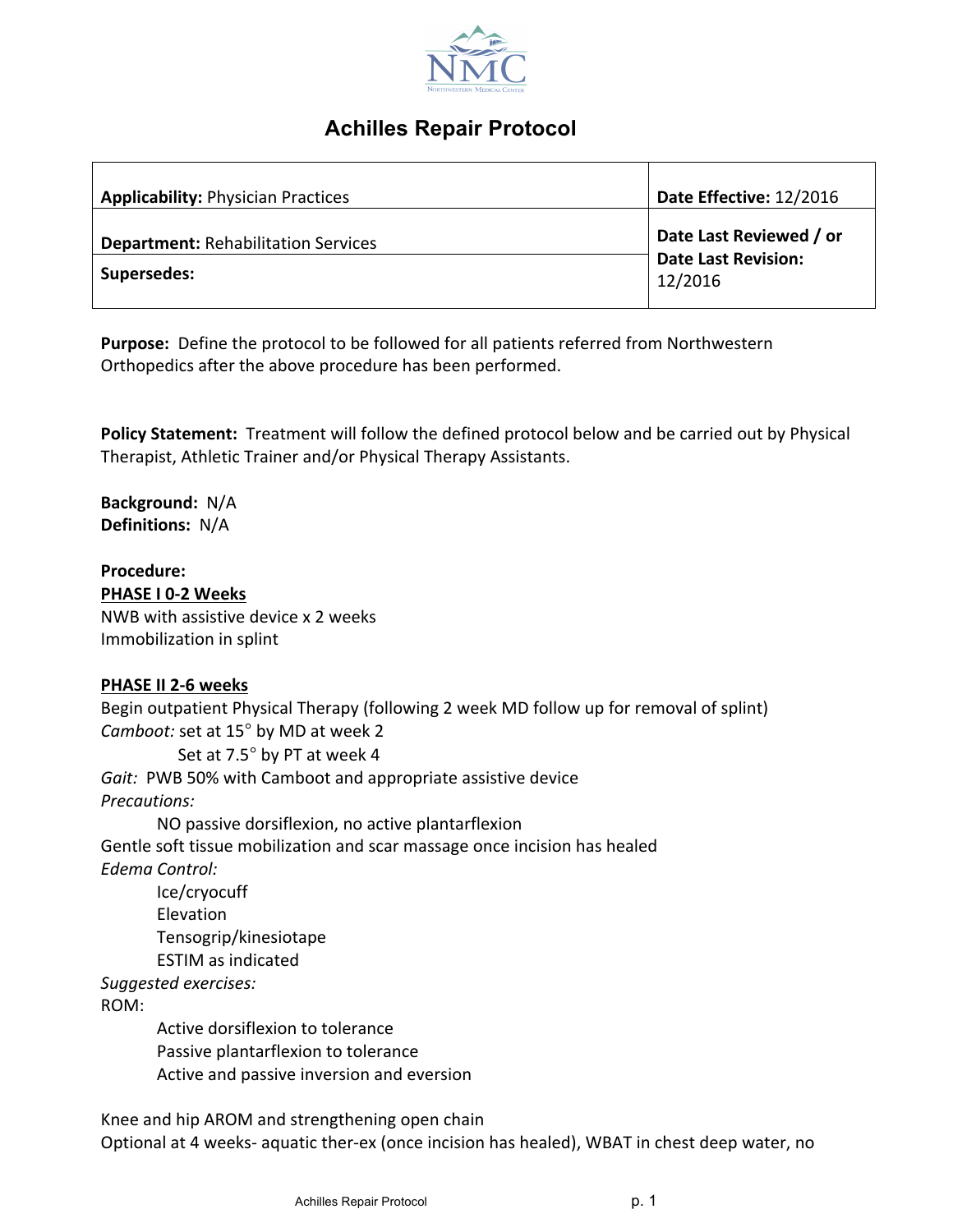

resistance or passive stretching of gastroc/achillies

#### **PHASE III 6-12 weeks**

*Camboot*: set at 0° by PT at 6 weeks

Wean from Camboot at 8-9 weeks and educate in proper footwear (may need wide heel counter to minimize pressure on incision)

Gait: FWB at 6 weeks if incision healed

Gentle soft tissue mobilization and scar massage once incision has healed

## *Suggested Exercises:*

Begin strengthening AROM in all directions Gentle passive Achilles stretching Continue strengthening hip, knee and core Stationary bike without resistance

#### **PHASE IV 12-16 weeks**

ROM/stretching Achilles as needed

Gait: Ensure good gait pattern: heel-toe gait, good heel strike and push-off, stance

time equal left to right

## *Suggested exercises:*

Balance and Proprioception activities Progress ankle strengthening Begin functional strengthening exercises Leg press - bilateral Leg press toes raises (bilateral, progress to unilateral) Soft tissue and joint mobs as needed Stairmaster, bike for cardio

## *Criteria to progress:*

ROM equal to opposite side Controlled inflammation No pain Plantar flexor strength 4/5 (perform 10 partial to full toes raises)

## **PHASE V 16-20 weeks**

*Suggested exercises:* Progress previous exercises: hip and knee PRE's Progress to WB unilateral heel raises **Stairmaster** Begin jumping progression: squat to heel raise at slow speed, leg press, min-tramp, ground Functional rehab Forward dips(dip down from stair) multiple plane for balance Begin light plyometric activities